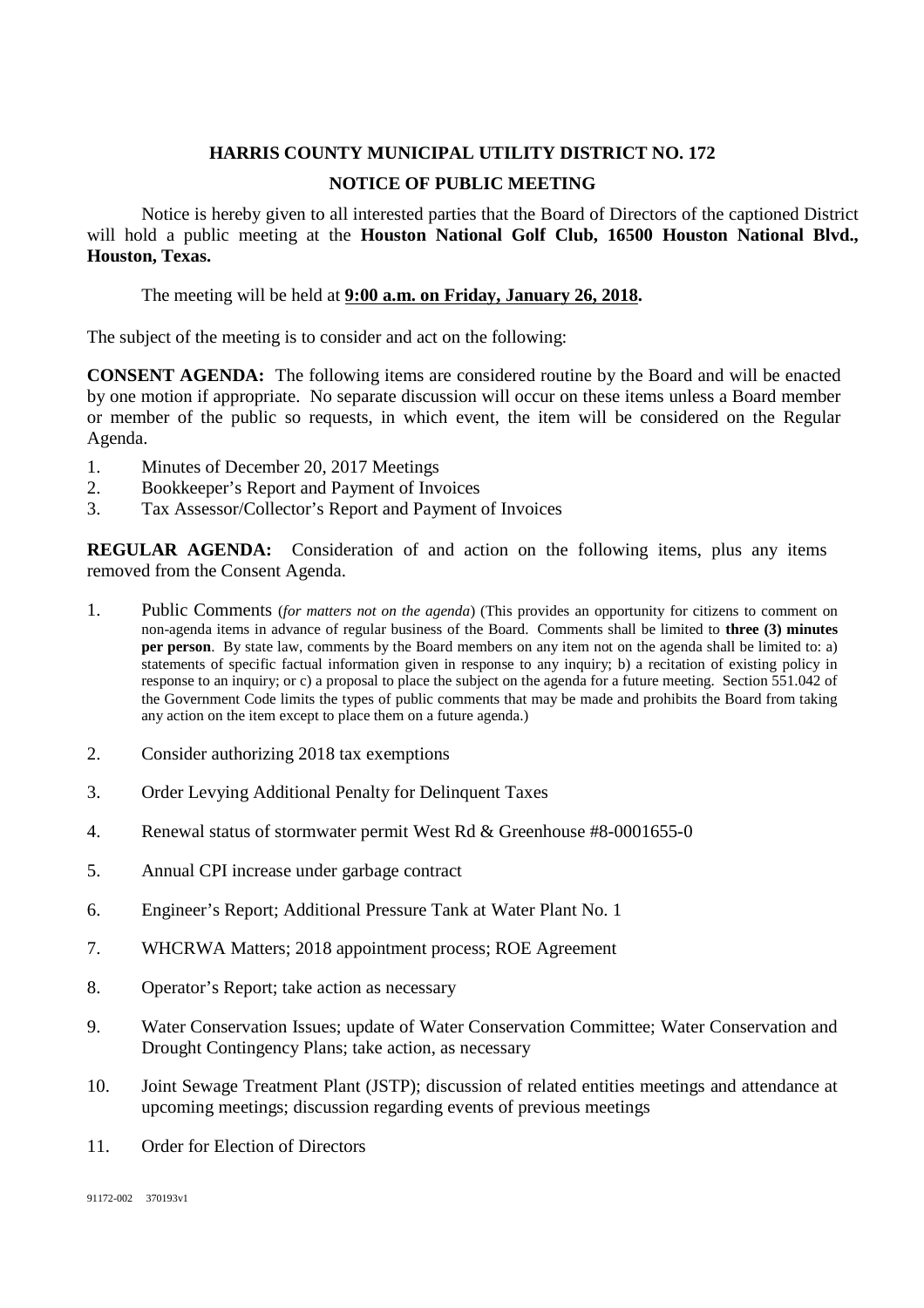- 12. Board meeting representation
- 13. Executive Session (closed) pursuant to Texas Government Codes §551.071 to consult with the District's attorneys about pending or contemplated litigation, §551.072 to deliberate the purchase, exchange, lease or value of real property, §551.074 to deliberate the duties of a public officer or employee, and §551.076 to deliberate on deployment or specific occasions for implementation, of security personnel or device
- 14. Act on matters considered in Executive Session
- 15. Pending Business



Taylor Goodall, Jr., Attorney for the District

ANNUAL NOTICE IN COMPLIANCE WITH TEXAS WATER CODE SECTION 49.063(c) After at least 25 qualified electors are residing in a district, on written request of at least five of those electors, the board shall designate a meeting place and hold meetings within the district if it determines that the meeting place used by the district deprives the residents of a reasonable opportunity to attend district meetings. On the failure to designate the location of the meeting place within the district, five electors may petition the Texas Commission on Environmental Quality ("Commission") to designate a location. If it determines that the meeting place used by the district deprives the residents of a reasonable opportunity to attend district meetings, the Commission may designate a meeting place inside or outside the district which is reasonably available to the public and require that the meetings be held at such place. After the next election, the board may designate different meeting places, including one located outside the boundaries of the district.